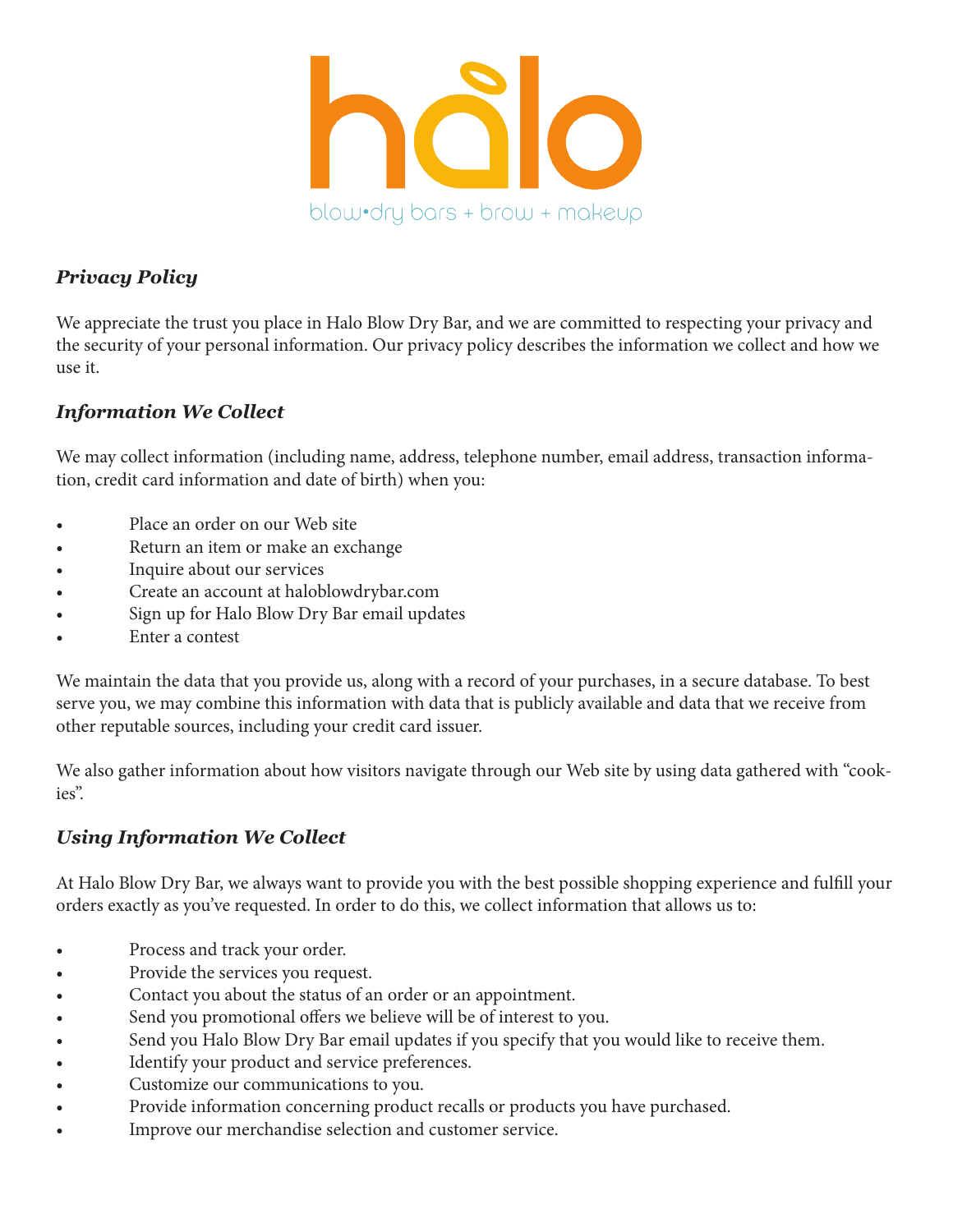## *Information We Share with Others and Your Privacy Rights*

We contract with other companies to provide certain services, including credit card processing, shipping, name and address verification, email distribution, market research and promotions management. We provide these companies with only the information they need to perform their services and work closely with them to ensure that your privacy is respected and protected. These companies are prohibited by contract from using this information for their own marketing purposes or from sharing this information with anyone other than Halo Blow Dry Bar.

### *Your Choices about Communication from Halo Blow Dry Bar*

We offer choices about the types of information you receive from us. If you prefer not to receive email updates from Halo Blow Dry Bar, you may unsubscribe using the link provided in each email, or you may contact us online or at the address shown below. Cookies

A cookie is a small data file that is stored by your Web browser on your computer. Cookies enable you to place an order on our Web site. They also allow us to enhance and personalize your online shopping experience, so that the information you receive is more relevant to you.

For example, we use cookies to:

- Remember what items are in your Shopping Cart.
- Recognize you when you return to our website.
- Enable you to use Express Checkout, if you have created an account at jsimonshirts.com.

Study how our customers navigate through our Web site and which products they request in site searches.

#### *How We Use Email*

When you provide us your email address, we will email you as necessary to process your order, respond to a request or provide customer service. For example, after you book an appointment at haloblowdry.com, you will receive an email confirmation. Recipients of our email gift cards will receive an email notifying them of the gift and instructing them how to redeem it.

We may also send promotional email about products, special offers, services or events that we believe may be of interest to you. It is our intent to send promotional emails only to those persons who wish to receive them. We provide instructions on how to unsubscribe in each email. Links to Other Sites

Occasionally, we provide links on our Web site to other sites we think you will enjoy. These sites operate independently of Halo Blow Dry Bar and have established their own privacy and security policies. For the best online experience, we strongly encourage you to review these policies at any site you visit. Security

It is our intent to protect against the loss, misuse or alteration of information that we have collected from you or received from a partner. We use a variety of current technologies and processes for protection of our customer data. We limit the information we provide to outside companies with whom we contract to only what they need to carry out their responsibilities. It is our practice to use encryption whenever we receive or transmit sensitive data.